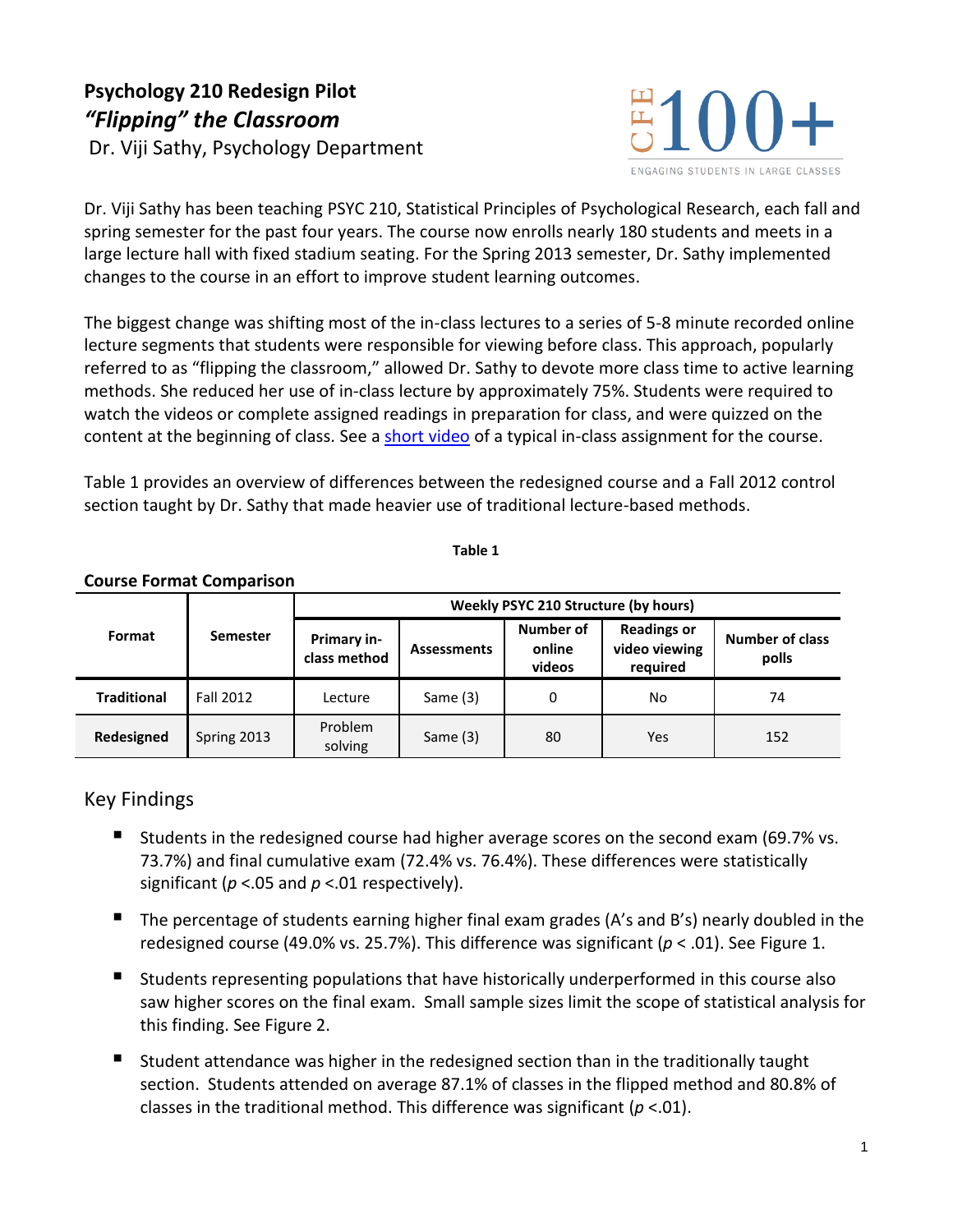**Figure 1** Final Exam Grade Distribution



**Figure 2**

Final Exam Grade Distribution: African-American, Hispanic, Native American Students



## Methodology

The course was taught in the traditional lecture-based method in the Fall 2012 semester and the redesigned course was introduced in the Spring 2013 semester. Aside from the teaching method, nearly all other aspects of the course were comparable (identical exams, assignments, quizzes, grading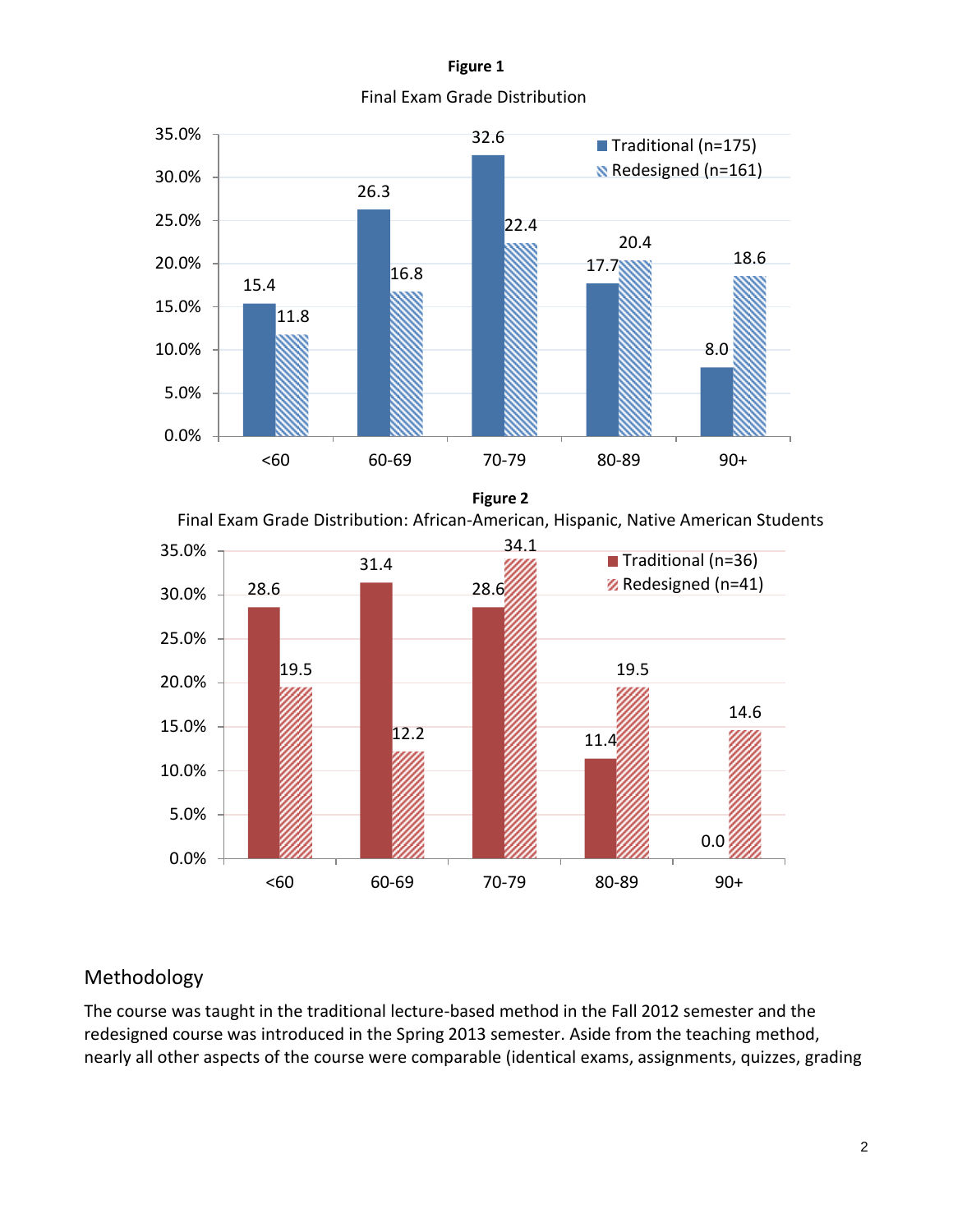policies, pre-test and engagement measures, TA's, email correspondence, etc.). Because the primary points of comparison for evaluation of teaching methods were the exams, all exams were kept secure.<sup>1</sup>

Finally, it was important to evaluate potential differences in cohorts that might explain performance differences outside of teaching methodology. Students in both terms completed a pre-course survey prior to the first class meeting and a short statistics pre-test on the first day of class. The groups were similar demographically (gender, ethnic background, English as primary language). Students were comparable in their academic performance and math course experiences (high school GPA, college GPA, number of math or statistics courses taken). Students were also similar in their attitudes pertaining to statistics, with the Spring group showing slightly more hesitation to enroll in a statistics class if it were not required. In both terms, the majority of students (90% or higher) were either sophomores or juniors with the Fall group having more juniors (50.0%) than the Spring group (38.2%), indicating that the Spring group was a slightly less experienced/younger group. Most notably, the performance on the statistics pre-test was not significantly different across groups<sup>2</sup>.

#### Student Attitudes

While previous research has shown that instructor evaluations can suffer when the course moves too far from lecture-based methods, student satisfaction with this course was consistent across the traditional and redesigned courses, with marginally higher ratings in the redesigned course. Several students reported that the video lecture format used in the redesigned course allowed them to view materials at their own pace, whereas finding a pace that suited most students in the traditional lecture format was typically a challenge. Students with learning disabilities also found this helpful.



 $\overline{a}$ 

Furthermore, students in the redesigned course were more likely to come to class prepared [*t*(307) = 2.09, *p* <.05, *d* = .24], and report working with their peers more in class [*t*(307) = 6.21, *p* < .001, *d* = .71]. Based on a battery of questions measuring sense of community, students in the redesigned course were more likely than students in the traditional section to help one another and to value interactions with their peers<sup>3</sup>. Finally, while students in the redesigned course were slightly more likely to express reluctance in taking a statistics course at the beginning of the semester $^4$ , by the end of the semester they were significantly more likely to agree with the statement: "It is important for me to learn the material in this course," [*t*(305)=3.63, *p* < .001, *d* = .41].

<sup>1</sup> Both terms, students had supervised access to review exams during office hours and they were not allowed to copy exam materials. When exams were distributed, only one copy was distributed per student and every student had to return both the exam and scantron for grading. To discourage cheating, there were four versions of the exams (identical questions, but order varied.)

<sup>2</sup> Base-level knowledge about statistics were comparable across terms. Fall: 45.4% vs. Spring: 46.2%, *t*(323) = .49, *p* = .63, *d*  $= .05.$ 

<sup>&</sup>lt;sup>3</sup> Students reported their level of agreement for the statement: "Students in this class help one another (e.g., sharing notes, working together to solve problems"), *t*(304) = 5.75, *p* <.001, *d* = .65.

 $^4$  They were more likely to report disagreement with the statement: "If you weren't required to do so, how likely is it that you would have taken a statistics class at UNC?," *t*(336) = 2.15, *p* < .05, *d* = .23.